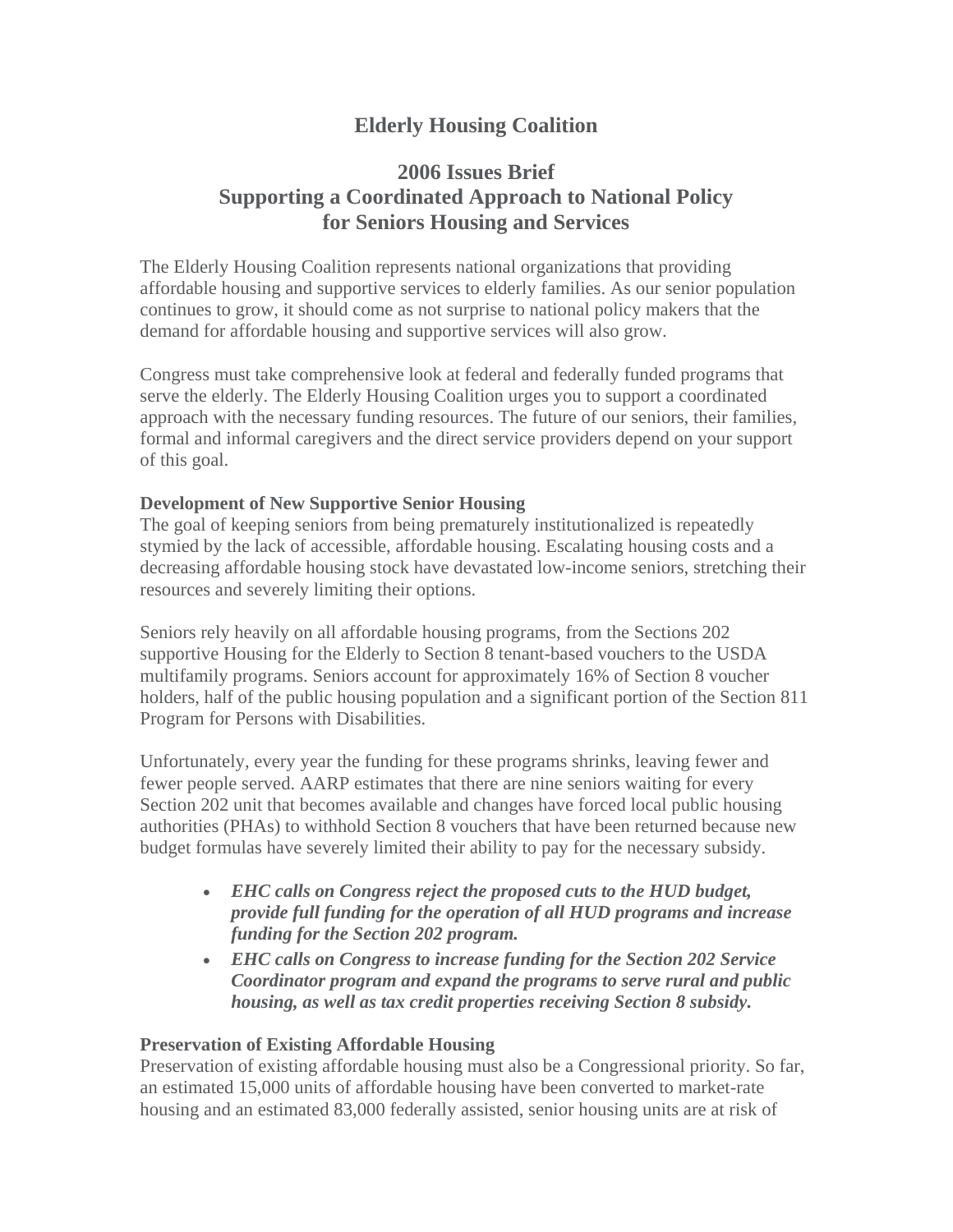being lost in the near future. Seniors living in affordable housing that is converted need access to enhanced vouchers to remain in their homes. Preservation must also be encouraged by making it possible for not-for-profit housing providers to purchase "atrisk" properties and rehab them for extended use.

## x *EHC encourages the expansion of tenant proteciont, or "enhanced vouchers," for residents and properties preserved by not-for-profit entities.*

## **Home and Community Based Services and Coordination**

Making supportive services available to seniors is good, sound policy. Nursing home costs are rising and both federal and state governments struggle to meet the needs of the conventional long-term care system. Comprehensive community based services is a benefit to governments and seniors. Home health services, adult day care, senior centers, accessible transportation and meals programs are expanding to provide the services needed where seniors live.

Providers are developing with our senior population's needs and desires. Innovative programs are being developed to promote the best care and support in the most cost efficient manner possible. Waivers and grants funded under the Administration's New Freedom Initiative have established consumer-focused programs to control overpayment and staff. Each state now provides family caregiver support and respite services through Older Americans Act funding.

The largest public source of funds for home- and community-based services is Medicaid and the majority of these services are optional, leaving a fragmented system of care throughout the country. Most Older Americans Act and Social Services Block programs have been level-funded or cut in recent years, leaving family with a tremendous financial burden when there is a lack of service providers or public funding sources for their loved ones.

While existing programs are being fully utilized and making it possible for seniors to remain in their homes longer, the existing system of services are isolated within their respective departments. This isolation results in incompatible regulatory barriers that leave seniors, families and providers with varying eligibility criteria and participant requirements. The federal agencies responsible for these programs must come together to streamline and coordinate senior related programs.

- **EHC calls on Congress to support state efforts to provide a full range of** *flexible home and community based services as a mandatory Medicaid benefit and a cost-effective alternative to institutionalization.*
- **EHC calls on Congress to reject proposed cuts and increase Funding for** *Federal Service Program, Programs funded under the Older Americans Act, Social Services Block Grants, transportation and caregiver support programs.*
- **EHC calls on Congress to pass legislation establish an Interagency Council** *on Housing and Service Needs of Seniors, which will include*